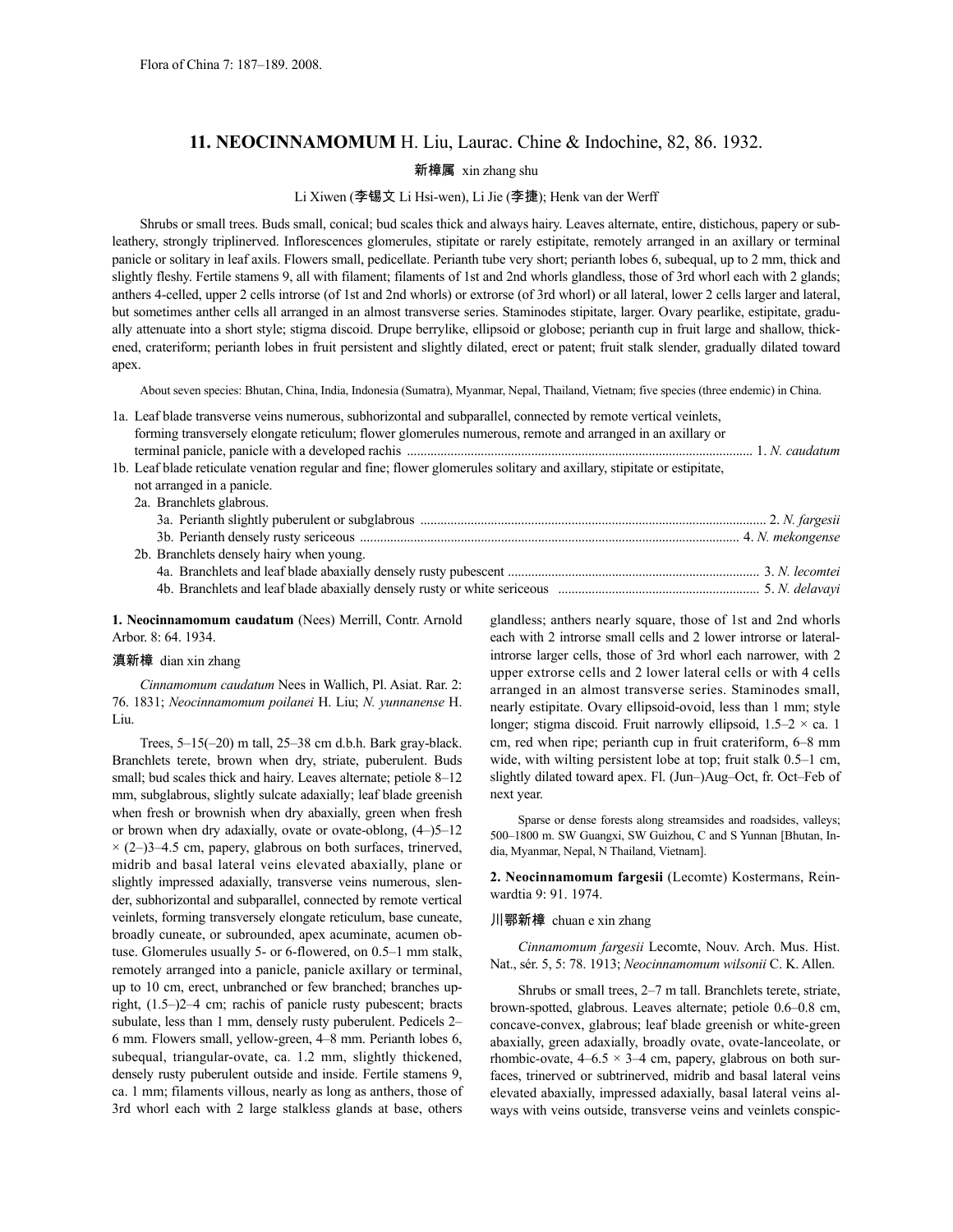uous on both surfaces, base cuneate or broadly cuneate, margin cartilaginous, involute, and conspicuously undulate on upper part, apex slightly acuminate, acumen subacute. Pedicels 1– 4 mm, sparsely puberulent or subglabrous. Flowers greenish, small, ca. 2 mm. Perianth lobes 6, subequal, broadly ovate, ca.  $1.3 \times 1.2$  mm, acute, puberulent outside and inside. Fertile stamens 9, ca. 1 mm, puberulent; filaments as long as anthers, those of 3rd whorl each with 2 glands, others glandless; anthers of 1st and 2nd whorl each with 2 upper introrse cells and 2 lower lateral-introrse cells, those of 3rd whorl narrowly ovate, each with 2 upper lateral-introrse small cells and 2 lower extrorse larger cells. Staminodes small, deltoid, shortly stalked, puberulent. Ovary ellipsoid-ovoid, ca. 1.5 mm; style short; stigma discoid, emarginate at apex. Mature fruit red, subglobose, 1.2–1.5 cm in diam., apiculate; perianth cup in fruit crateriform, 0.5–1.2 cm wide and with wilting persistent lobes at top; fruit stalk 0.5–1.5 cm, slightly dilated toward apex. Fl. Jun–Aug, fr. Sep–Nov.

● Thickets; 600–1300 m. W Hubei, E Sichuan.

**3. Neocinnamomum lecomtei** H. Liu, Laurac. Chine & Indochine, 93. 1932.

#### 海南新樟 hai nan xin zhang

*Neocinnamomum complanifructum* S. K. Lee & F. N. Wei; *N. hainanianum* C. K. Allen.

Shrubs, 3–4 m tall. Branchlets dark brown, terete, striate, densely pubescent initially but soon glabrate. Buds small; bud scales thick, densely rusty strigose. Leaves alternate or sometimes subopposite on young branchlets; petiole (0.5–)1–1.5 cm, concave-convex, densely rusty pubescent; leaf blade brownish abaxially when dry, brown adaxially, ovate to broadly ovate,  $(5.5-8-12 \times (2.5-4-7.5)$  cm, papery, densely rusty pubescent on both surfaces when young and abaxially when mature, subglabrate adaxially except on veins when mature, trinerved, midrib elevated abaxially, impressed adaxially, basal lateral veins opposite and oblique, extending to upper 1/3 or near leaf apex, always with some conspicuous veinlets outside, other lateral veins oblique, arising from upper part of midrib, transverse veins conspicuous, veinlets reticulate,  $\pm$  conspicuous on both surfaces, base broadly cuneate, subrounded, or subtruncate, apex acuminate, acumen obtuse. Flowers unknown. Infructescence axillary, solitary, pedunculate; peduncle 2–5 mm. Fruit ellipsoid-globose, subglobose, or oblate,  $1.5-2(-2.5) \times 0.9-$ 1.5(–2) cm; perianth cup in fruit crateriform, 1–1.2 cm wide on top; perianth lobes in fruit persistent, densely rusty pubescent, subequal, thickened, wilting, outer ones ovate, ca.  $3 \times 2.7$  mm, inner ones ovate-oblong, ca.  $5 \times 4$  mm; fruit stalk 1–1.3 cm, dilated toward apex. Fl. Aug, fr. Oct–May of next year.

Dense forests, watersides in valleys; 400–500 m. S Guangxi, SW Guizhou, Hainan, SE Yunnan [N Vietnam].

**4. Neocinnamomum mekongense** (Handel-Mazzetti) Kostermans, Reinwardtia 9: 93. 1974.

## 沧江新樟 cang jiang xin zhang

*Cinnamomum delavayi* Lecomte var. *mekongense* Handel-Mazzetti, Anz. Akad. Wiss. Wien, Math.-Naturwiss. Kl. 62:

#### 218. 1925; *C. delavayi* var. *aromaticum* Lecomte ex S. K. Lee.

Shrubs or small trees, (1.5–)2–5 m tall. Bark dark brown. Branchlets slender, terete, striate, glabrous. Buds small, ovoid; bud scales compact, broadly ovate, slightly thickened, rusty sericeous, acute. Leaves alternate; petiole slender, 1–1.5 cm, concave-convex, glabrous; leaf blade glaucous and opaque abaxially, green and slightly shiny adaxially, ovate to ovateelliptic,  $(4.5-5-10 \times (1.7-2.5-4.5(-5))$  cm, papery or subleathery, glabrous on both surfaces, trinerved, midrib and lateral veins conspicuous on both surfaces, basal lateral veins extending up to 3/4 of blade, other lateral veins small and short, transverse veins and veinlets reticulate on both surfaces, base cuneate, apex caudate-acuminate, acumen slender, 1.5–2 cm. Glomerules axillary, (1 or)2–5(or 6)-flowered, rusty sericeous; bracts minute, triangular-subulate, less than 1 mm, rusty sericeous, acute. Pedicels slender, 5–8(–10) mm, sulcate, rusty sericeous. Flowers green-yellow, small, ca. 2.5 mm in diam. when open. Perianth tube short, less than 1 mm; perianth lobes 6, triangular ovate, subequal, ca.  $2 \times 1.5$  mm, rusty sericeous on both surfaces, acute. Fertile stamens 9, ca. 1 mm (of 1st and 2nd whorls) or ca. 1.2 mm (of 3rd whorl); filaments of 1st and 2nd whorl as wide as 1/2 of anther, much shorter than anther, all glandless, but those of 3rd whorl as wide as anther, each with 2 orbicular-reniform glands at base; anthers of 1st and 2nd whorls ovate-rectangular, truncate at apex, 4-celled, upper 2 cells small and introrse, lower 2 cells large and extrorse-lateral, but anthers of 3rd whorl oblong, obtuse or subtruncate at apex, 4-celled, upper 2 cells small and extrorse, lower 2 cells large and lateral-extrorse. Staminodes small, triangular, stalked, including stalk ca. 0.5 mm. Ovary ovoid, ca. 1.2 mm, sessile, glabrous, base rounded but attenuate at apex; style short; stigma discoid. Mature fruit red, ovoid, ca.  $12 \times 8.5-9$  mm, apiculate; perianth cup in fruit crateriform, up to 7 mm wide on top; perianth lobes in fruit persistent, slightly dilated and wilting; fruit stalk slender, ca. 1.2 cm. Fl. Jun–Aug, fr. Nov–May of next year.

● Thickets, sparse forests, roadsides, waterside forest margins; (1400–)1700–2300(–2700) m. SE Xizang, NW and W Yunnan.

**5. Neocinnamomum delavayi** (Lecomte) H. Liu, Laurac. Chine & Indochine, 90. 1932.

#### 新樟 xin zhang

*Cinnamomum delavayi* Lecomte, Nouv. Arch. Mus. Hist. Nat., sér. 5, 5: 77. 1913; *C. parvifolium* Lecomte; *Neocinnamomum delavayi* var. *pauciflorum* Yen C. Yang; *N. parvifolium* (Lecomte) H. Liu.

Shrubs or small trees,  $(1.5-25(-10))$  m tall. Bark dark brown. Branchlets slender, terete, striate, rusty- or white sericeous when young but glabrate when mature. Buds small; bud scales thick, densely rusty- or white sericeous. Leaves alternate; petiole 0.5–1 cm, concave-convex, densely appressed sericeous-pubescent initially but soon sparsely so; leaf blade glaucous and opaque abaxially, green and slightly shiny adaxially, elliptic-lanceolate to ovate or broadly ovate,  $(4-)$ 5–11 ×  $(1.5-)$ 2–6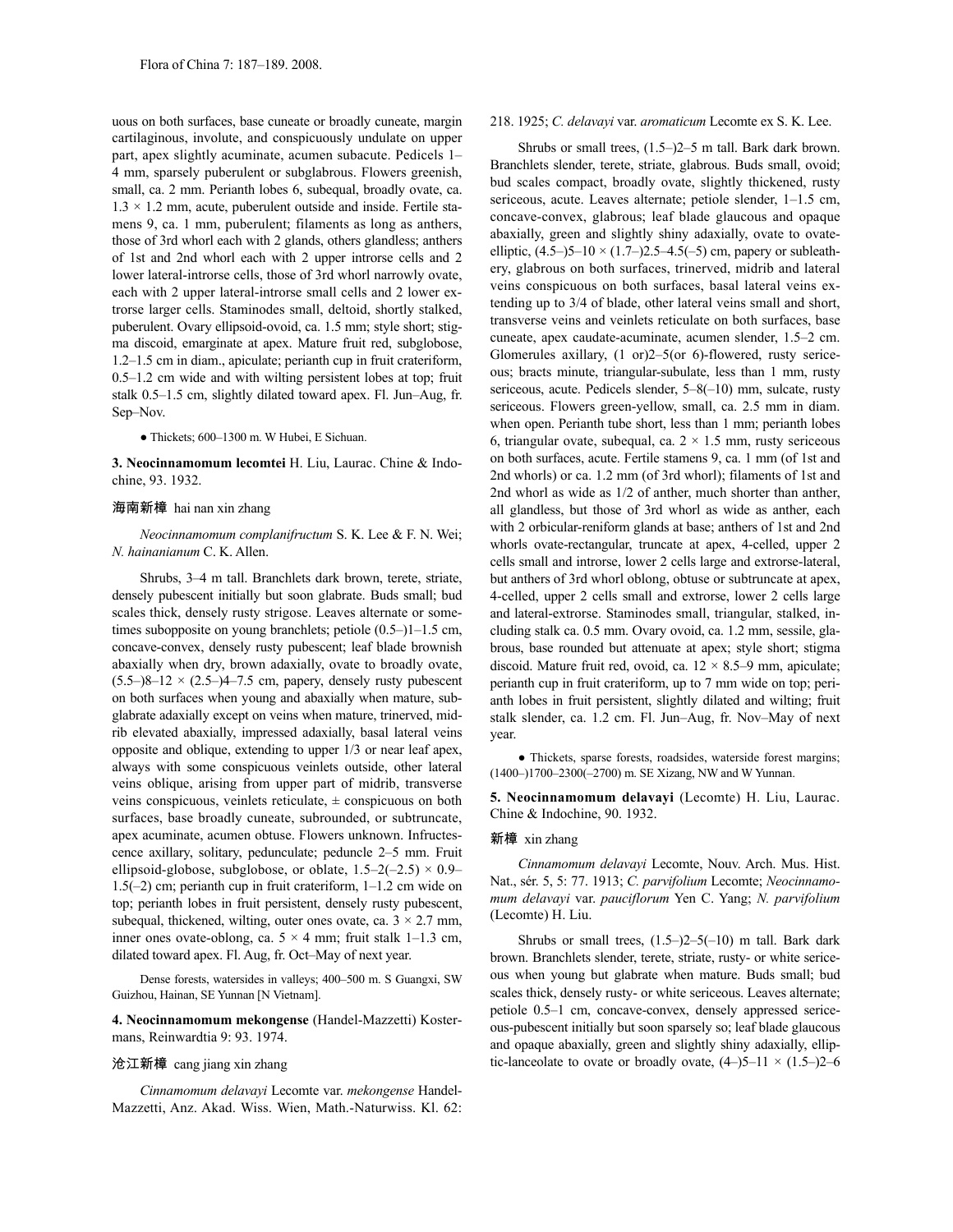cm, subleathery, densely rusty- or white sericeous on both surfaces when young,  $\pm$  sericeous abaxially and glabrate adaxially when mature, trinerved, midrib and basal lateral veins elevated abaxially, always impressed adaxially, basal lateral veins arcuate-ascendant and up to 1/2–3/4 of leaf blade, axils of basal lateral veins sometimes dome-shaped abaxially and slightly bullate adaxially, other lateral veins all small, reticulate with transverse veins and veinlets, base acute to cuneate and always unequal on both sides, apex acuminate. Glomerules axillary,  $(1–)4–6(-10)$ -flowered; bracts triangular-subulate, ca. 0.5 mm, densely rusty sericeous-pubescent. Pedicels slender, ca. 5.8 mm, densely rusty sericeous-pubescent. Flowers small, yellow-green. Perianth tube very short; perianth lobes 6, triangular-ovate, subequal, outer ones ca.  $1.8 \times 1$  mm, inner ones ca.  $2.2 \times 1.4$  mm, all densely sericeous-pubescent outside and inside, acute. Fertile stamens 9, ca. 1.25 mm; filaments of 3rd whorl each with 2 orbicular-reniform glands at base, others glandless; anthers of 1st and 2nd whorls rectangular or ovate-rectangular, somewhat shorter than dilated filament, 4-celled, cells arranged in an almost transverse series, upper 2 introrse, lower 2 lateral-extrorse, anthers of 3rd whorl 4-celled, upper 2 cells small and lateralextrorse, lower 2 cells large and extrorse. Staminodes subspatulate or ovoid, stalked, including villous stalk 0.6–0.8 mm. Ovary ellipsoid-ovoid, ca. 1 mm, sessile, glabrous, attenuate toward apex; style short; stigma discoid. Mature fruit red, ovoid,  $1-1.5 \times 0.7-1$  cm; perianth cup in fruit crateriform, 5–8 mm wide on top; perianth lobes in fruit persistent, slightly dilated and wilting; fruit stalk slender, 0.7–2 cm, gradually dilated toward apex. Fl. Apr–Sep, fr. Sep–Jan of next year.

● Thickets, forest margins, sparse or dense forests along riverbanks, watersides, limestone hills; 1100–2300 m. S Sichuan, SE Xizang, Yunnan.

Essential oil distilled from the leafy branchlets  $(0.8\% -1.7\%)$  is used for cosmetics or medicine. The drupe contains oil or fat, which is used in soap manufacture. The leaves are used by local people for treating rheumatic disorders.